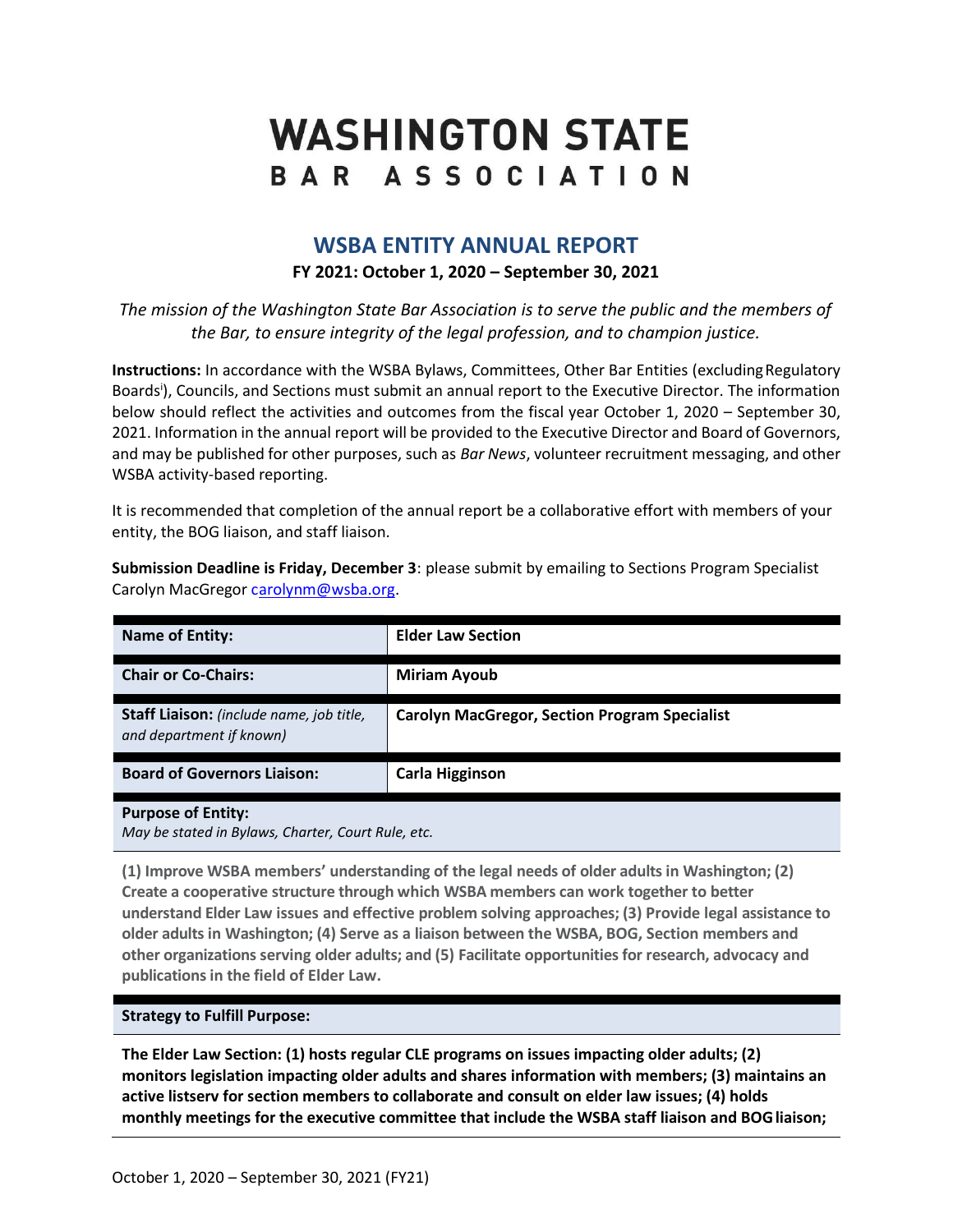**and (5) sponsors a summer intern to provide legal assistance to low-income seniors at a nonprofit legal aid organization.**

**How does the entity's purpose help further the mission of the WSBA "to serve the public and the members of the Bar, to ensure integrity of the legal profession, and to champion justice"?**

**The Section provides legal education, advice and consultation, and legislative updates with members. The Section sponsors a legal intern to provide free legal services at a nonprofit legal services organization.**

**2020-2021 Entity Accomplishments:**

**The Elder Law Section: (1) hosted regular CLE programs (at least 2x/year) on issues impacting older adults; (2) monitored legislation impacting older adults, shared information with members, and provided comment to the legislature when necessary; (3) maintained an active listserv for section members to collaborate and consult on elder law issues; (4) held monthly meetings for the executive committee that included the WSBA staff liaison and BOG liaison; and (5) sponsored a summer intern to provide legal assistance to low-income seniors at a nonprofit legal aid organization.**

**Looking Ahead: 2021-2022 Top Goals & Priorities:**

- **1** Provide educational opportunities for Section members
- **2** Maintain an active Section listserv for mentorship, collaboration and consultation
- **3** Sponsor a legal intern at a non-profit legal aid organization
- **4** Monitor legislation impacting older adults and engage Section members in legislative information-sharing and comment when appropriate
- **5** Collaborate with WSBA, BOG and Washington State Bar Foundation to achieve goals

**Please report how this entity is addressing diversity, equity, and inclusion:**

*How have you elicited input from a variety of perspectives in your decision-making? What have you done to promote a culture of inclusion within the board or committee? What has your committee/board done to promote equitable conditions for members from historically underrepresented backgrounds to enter, stay, thrive, and eventually lead the profession? Other?*

**The Section sponsors a legal intern to work with a Washington legal services organization. Internships at legal services organizations are traditionally unpaid, which means the intern must have a separate source of income or support to participate. Therefore, these internships are not available to many students and disproportionately unavailable to BIPOC students. Sponsorship by the Section opens the opportunity to all students and encourages a more diverse and inclusive pool of applicants. In addition, the Section leadership has regular discussion about strategies for making the Section open and available to all WSBA members in an effort to create a more diverse and inclusive Section.**

**Please describe the relationship with WSBA staff and the Board of Governors.** *For example:*

• *Quality of WSBA staff support/services*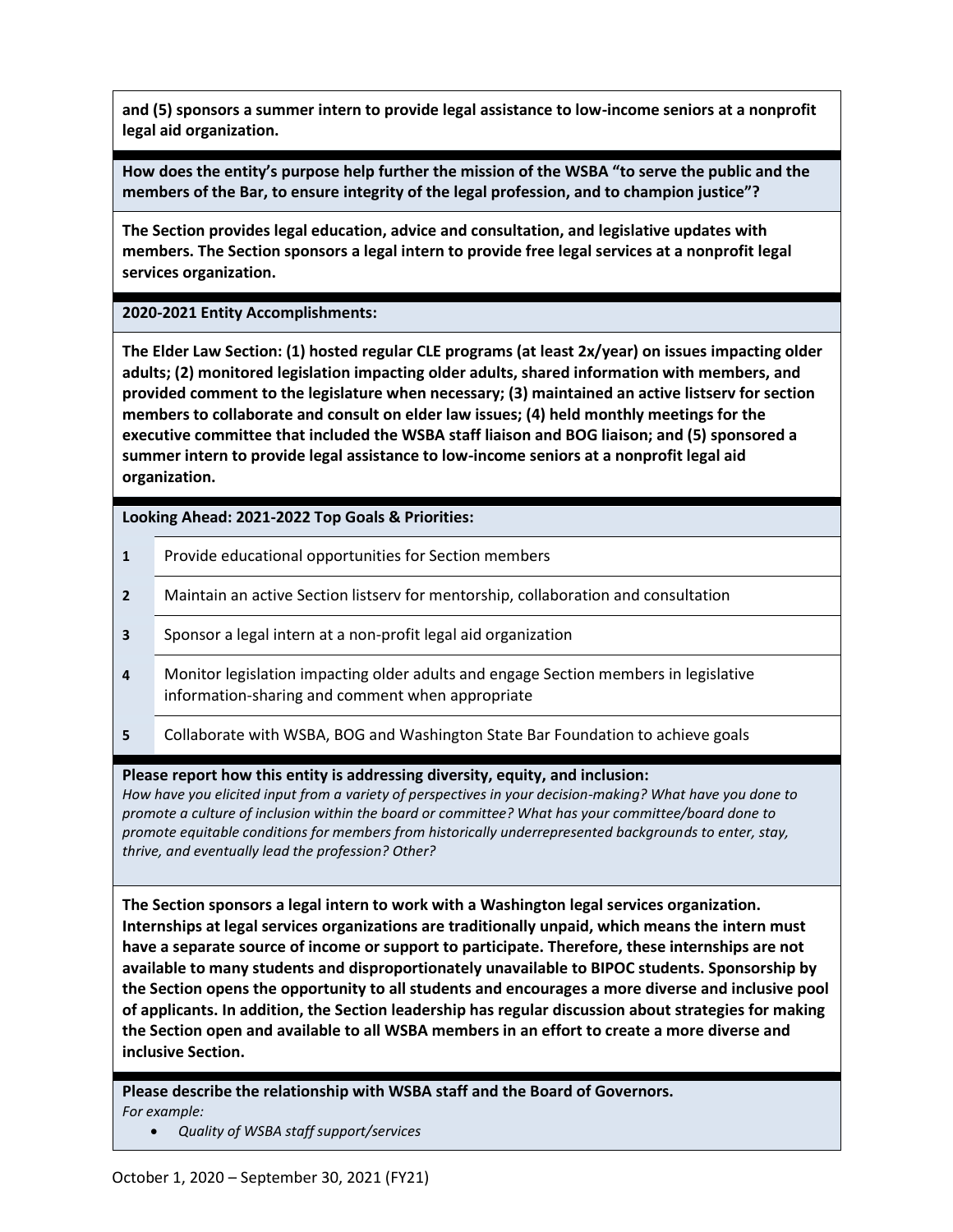- *Involvement with Board of Governors, including assigned BOG liaison*
- *Ideas you have on ways WSBA can continue to strengthen/support your entity.*

**The Section has a good working relationship with liaisons from WSBA, BOG and Washington State Bar Foundation. Our liaisons have been very involved in Section activities and business and extremely helpful to Section leaders.**

| <b>SECTIONS ONLY: Please quantify your</b><br>section's 2020-2021 member benefits:         | $\Omega$                   | Newsletters/publications<br>produced                                                     |
|--------------------------------------------------------------------------------------------|----------------------------|------------------------------------------------------------------------------------------|
| For example:<br>\$3000 Scholarships, donations, grants<br>awarded;<br>4 mini-CLEs produced | 0                          | Mini-CLEs produced                                                                       |
|                                                                                            | $\overline{2}$             | Co-sponsored half-day, full-day<br>and/or multi-day CLE seminars<br>with WSBA            |
|                                                                                            | $\Omega$                   | Co-sponsored half-day, full-day<br>and/or multi-day CLE seminars<br>with non-WSBA entity |
|                                                                                            | On hold due to<br>COVID-19 | Receptions/forums hosted or<br>co-hosted                                                 |
|                                                                                            | $\Omega$                   | Recognitions/Awards given                                                                |
|                                                                                            | On hold due to<br>COVID-19 | New Lawyer Outreach<br>events/benefits                                                   |
|                                                                                            | 0                          | Other (please describe):                                                                 |

### **Entity Detail Report:** *To Be Completed by WSBA Staff*

| <b>Size of Entity:</b>                                                                             | 16 (including Young Lawyer Liaison) |
|----------------------------------------------------------------------------------------------------|-------------------------------------|
| <b>Membership Size:</b><br>(for Sections Only)<br>(As of September 30, 2021)                       | 628                                 |
| <b>Number of Applicants for FY22</b><br><b>Positions</b><br>(October 1, 2021 – September 30, 2022) | 12 (including Young Lawyer Liaison  |
| How many current volunteer<br>position vacancies for this entity?                                  | $\Omega$                            |
| FY21 Revenue (\$):<br><b>For Sections Only:</b><br>As of September 30, 2021                        | \$33,805                            |
| <b>Direct Expenses:</b>                                                                            | \$510                               |
| As of September 30, 2021. For Sections,<br>this does not include the Per-Member-                   |                                     |
| October 1, 2020 – September 30, 2021 (FY21)                                                        |                                     |